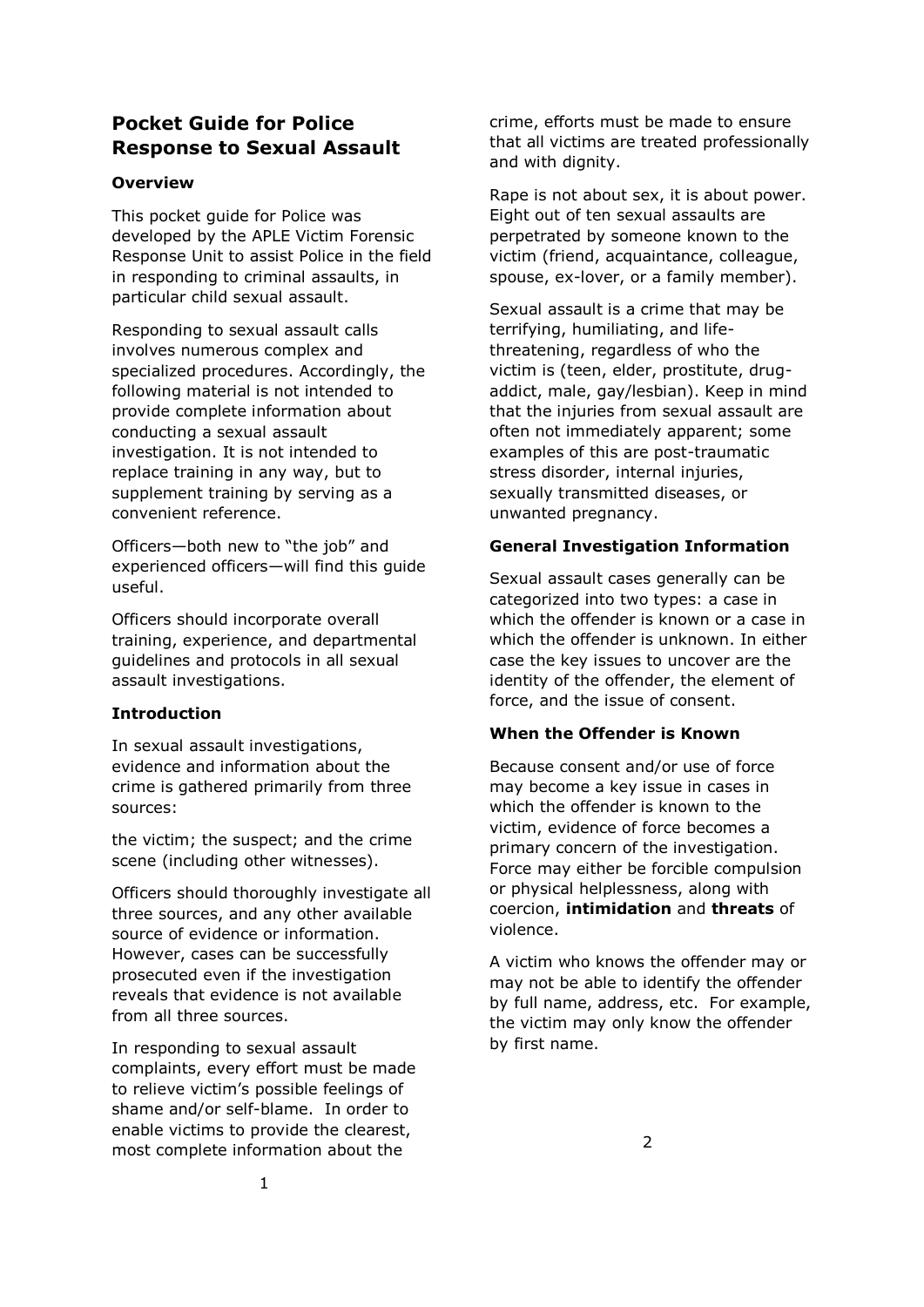Identify and document the following information in order to determine if a photo line-up or other identification of the suspect is warranted:

• The level and nature of the relationship between the victim and the offender, including

(1) how they have known each other

(2) type of contact they have had, depth of relationship, etc.

• Detailed information concerning the assault

• Any evidence of physical injuries visible on the victim's body

Conduct a thorough investigation regardless of whether the suspect is known or unknown. This will ensure that all possible information and evidence are gathered in every case.

#### **When the Offender is Unknown**

In these sexual assault cases, a primary issue of the investigation is identifying the offender. The investigation should focus on obtaining as much information as possible in an effort to pinpoint a suspect(s), including:

• A detailed physical description of the offender including, clothing, tattoos, facial features, identifying marks, distinctive walk, odors, etc. Information about the offender's vehicle or moto if they had one, or any known friends or associates may also be helpful.

Obtain as much information as possible about the offender's profile and compare to other offenders who have previously been arrested for a similar crime to determine whether a pattern exists, including:

- Method of approach
- Method of control

• Amount/type of force/restraint of victim

- Victim resistance
- Sexual dysfunction
- Type and sequence of acts
- What the offender said
- Offender attitude or aggression
- Items taken

Attempt to locate the offender, begin an area search, or issue a broadcast if necessary.

### **Inform the VFRU via the Police Forensic Co-Ordinator or your Officer in Charge.**

Evidence obtained during the investigation (e.g., from the victim's body or left at crime scene) may be useful in attempts to identify a suspect. Preserve the victim's clothing or crime scene items for collection by the VFRU, or appropriately trained Police.

### **Primary Responsibilities of First-Responding Officer**

- Attend to the victim
- Be careful not to stigmatize the victim
- Preserve evidence on victim (i.e. not taking a shower, nothing to drink, not brushing teeth, or removing any clothes)
- Secure and protect the crime scene
- Apprehend the offender if present

### **Additional Response to the Victim**

• Ask if there is anyone else the victim would like to contact.

• Assess any special needs of the victim, such as restoring mobility or the need for an interpreter.

• Document the identity of anyone whom the victim may have told about the assault, or who may have seen or heard anything before, during or after the assault. (witnesses)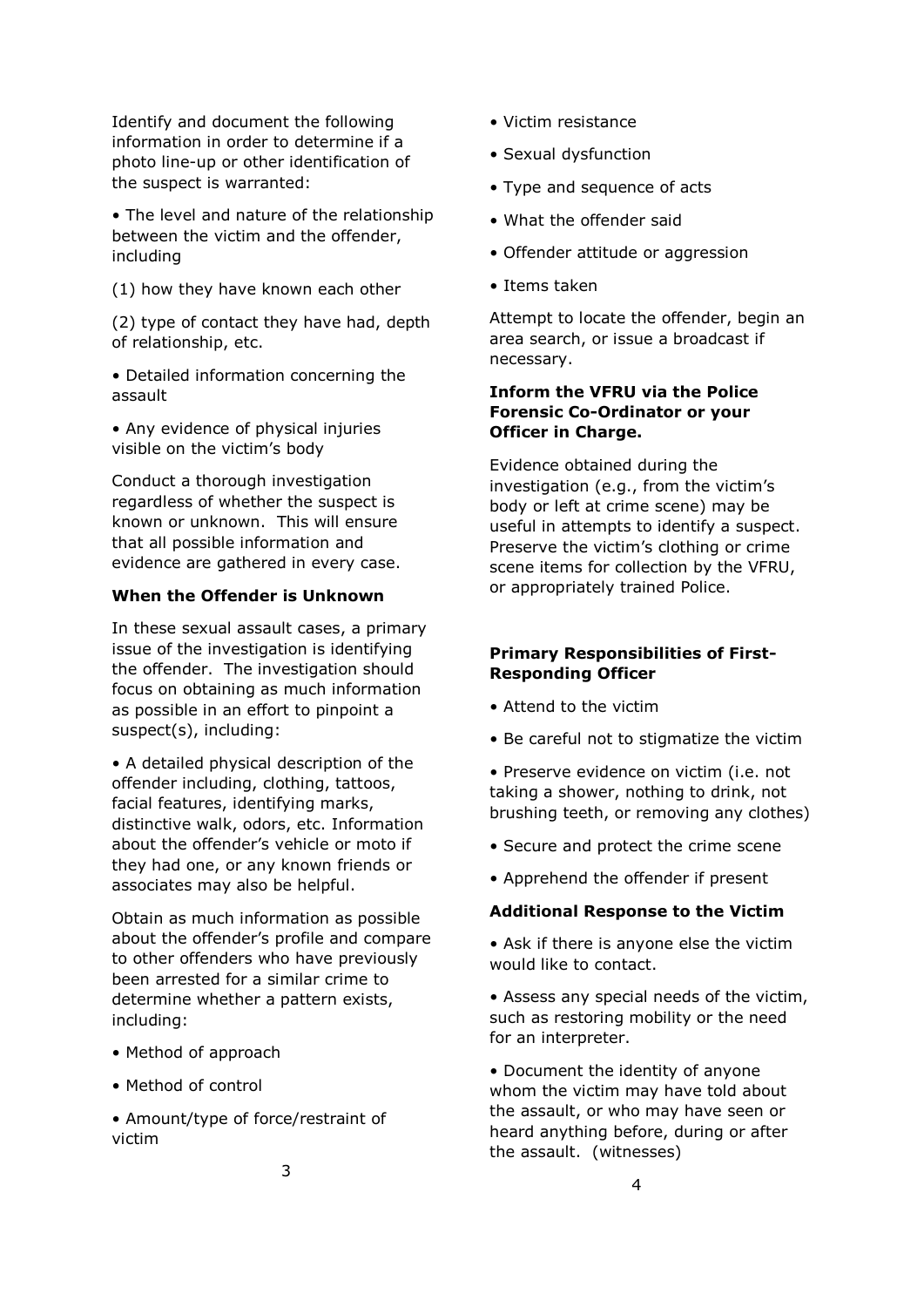• Explain the local investigation process, what to expect, and who will be involved.

• Be factual about the case. Avoid making predictions or promises.

#### **If the Report is Delayed**

• Delayed reporting is common and requires the same investigative methods.

• Determine when the incident happened.

• Document the reason for the delay, but be aware that questions about the delay may cause the victim to feel blamed in some way.

• Even in delayed reports, valuable evidence may still be recovered from the crime scene(s).

#### **If a Recent Assault**

• Ensure that the victim is safe.

• Arrange emergency medical assistance and transportation for the victim, as needed.

#### **Interviewing the Victim**

All police departments shall provide a private setting for interviewing victims of a crime. For children it should be in a **VFRU child friendly interview room or somewhere that is nonthreatening** to the child. Private setting means an enclosed room from which the occupants are not visible or otherwise identifiable, and whose conversations cannot be heard from outside the room.

Victims may react in a variety of ways. The attitude and conduct of the interviewing officer is key to gaining the victim's trust and cooperation. The victim will assess the officer's demeanour and language for reaction. Approach the victim in a respectful, supportive manner. Remain objective and non-judgmental.

Explain the process for the interview.

 The victim's ability to think clearly and to articulate what happened may be impeded by the assault. Persons who may be experiencing trauma will often recall and disclose information over a period of time. Officers may not get a full statement during the initial contact with the victim, especially if aspects of the assault are unclear, if the victim was embarrassed about aspects of the crime, and/or if alcohol or drugs were involved. If necessary, postpone the interview and make every effort to minimize the number of interviews. Slight changes in statements with multiple interviews are often misconstrued to suggest that a victim is lying.

If a victim is unsure or unwilling to pursue a complaint, advise the victim of the right to make a formal statement at a later time and of the procedure for doing so.

Techniques for Interviewing Victims

#### **Only the FVRU or appropriately trained police officers in Forensic Interviewing, should conduct the interview of a child.**

Be patient and make necessary accommodations to address the victim's needs, including:

• Allow the victim to temporarily skip questions that are too upsetting to answer. Postpone them to be discussed later in the interview. (This may be different for each individual.)

• Breaks should be offered.

• Investigators should consider asking open-ended questions in an effort to elicit details which the victim may have forgotten.

• Let the victim know that it may be necessary to ask some questions in several different ways but that this does not mean that you do not believe her/him.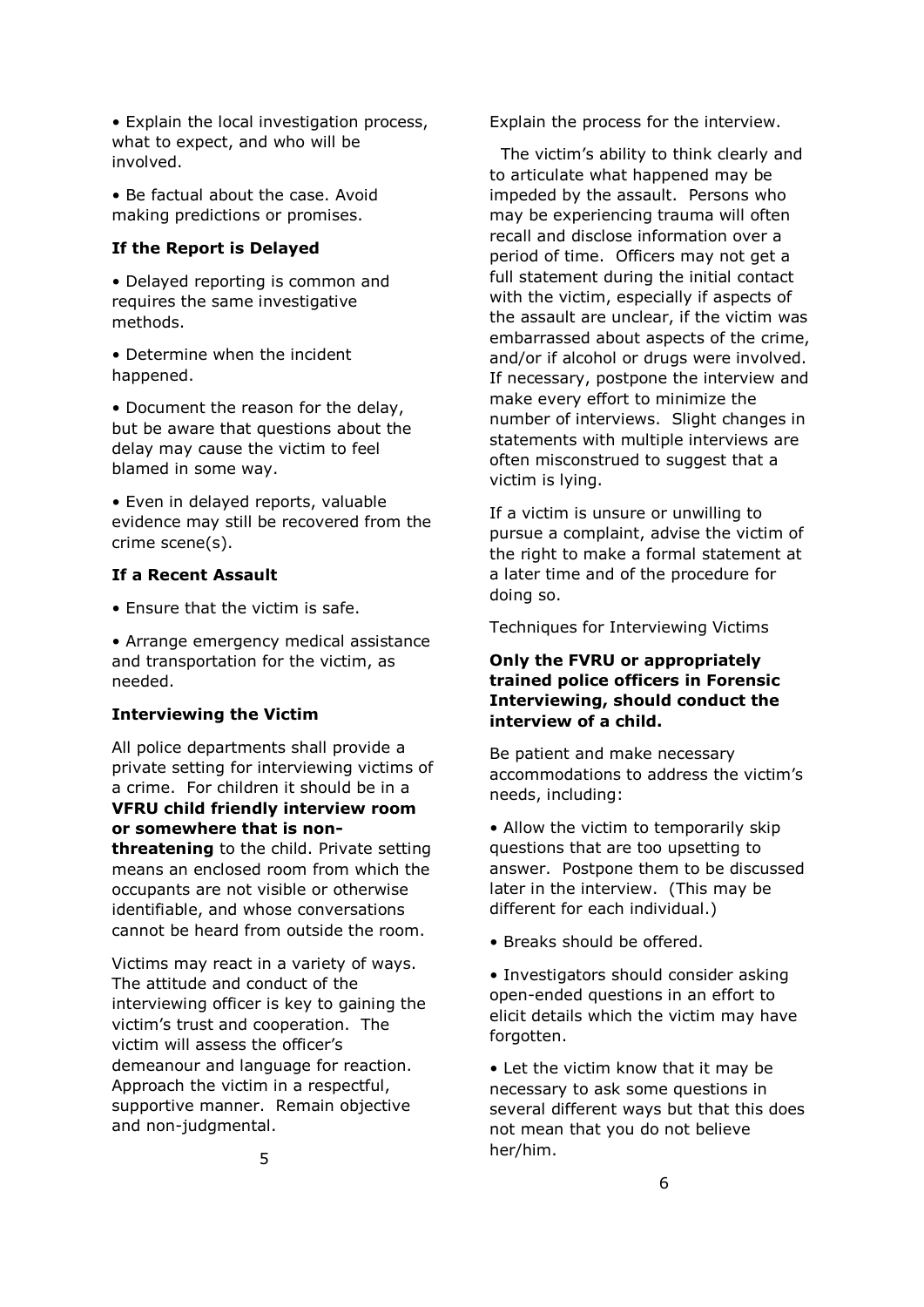• Be sensitive to the nature of the information the victim is providing.

• Once the victim describes sex acts or parts of the body, use the victim's own vocabulary to ask clarifying questions.

• It may be helpful to repeat the same words back to the victim immediately so as to "give permission" to continue using those words which the victim may feel uncomfortable using (e.g., "So he stuck his \*\*\* in your \*\*\*. Then what did he do?").

• Clarify terms as needed.

Make sure to elicit specific details of the assault necessary for the case, including details of the act which establish the elements required by law

• Information about the crime scene(s).

• Any information about the offender's identity or description.

• Any information about the point of entry to the crime scene, if the offender entered a house, place of business, car, etc.

• Whether the offender brought anything to the crime scene, such as a cigarette, or took anything from the scene, such as the victim's purse.

• Whether the victim brought anything to or took anything from the crime scene.

• Whether the offender touched or moved anything.

• Whether the victim touched or moved anything.

• Whether the offender took any pictures or videos.

• Whether the offender showed any videos, magazines, pictures, books, or photos to the victim.

- Any objects used during the assault.
- Any threats made by the offender.

• Any use of force or weapons.

• Anyone the victim told about the assault. Determine when and what she/he told them.

• Information about anyone who may have seen or heard anything before, during, or after the assault.

#### **Concluding the Interview**

• Inform the victim that the decision whether to arrest the suspect is a complex one that will be made by police in consultation with the Prosecutor

• Inform the victim what to do if she/he is contacted directly or indirectly by the offender.

• Provide information about future safety in case the offender returns and in cases of family violence.

• Ask the victim to keep the police department informed of any developments related to the investigation, including if she/he remembers anything else about the assault or if the offender tries to contact her/him. Provide the victim with information on how to contact the investigating officer and provide the case number, and any additional information the victim may need.

• Keep the victim as informed as possible about the case.

• Ask the victim if she/he has any questions.

#### **Dealing with Secondary Victims**

Remember, family members and friends might be angry and possibly behave in inappropriate ways. These individuals may also be emotionally distraught. Listen to the loved one's anger, and permit venting. Reassure the victim's family of law enforcement's role in the investigation of the crime.

Inform them that support is available from DoSAVY and APLE.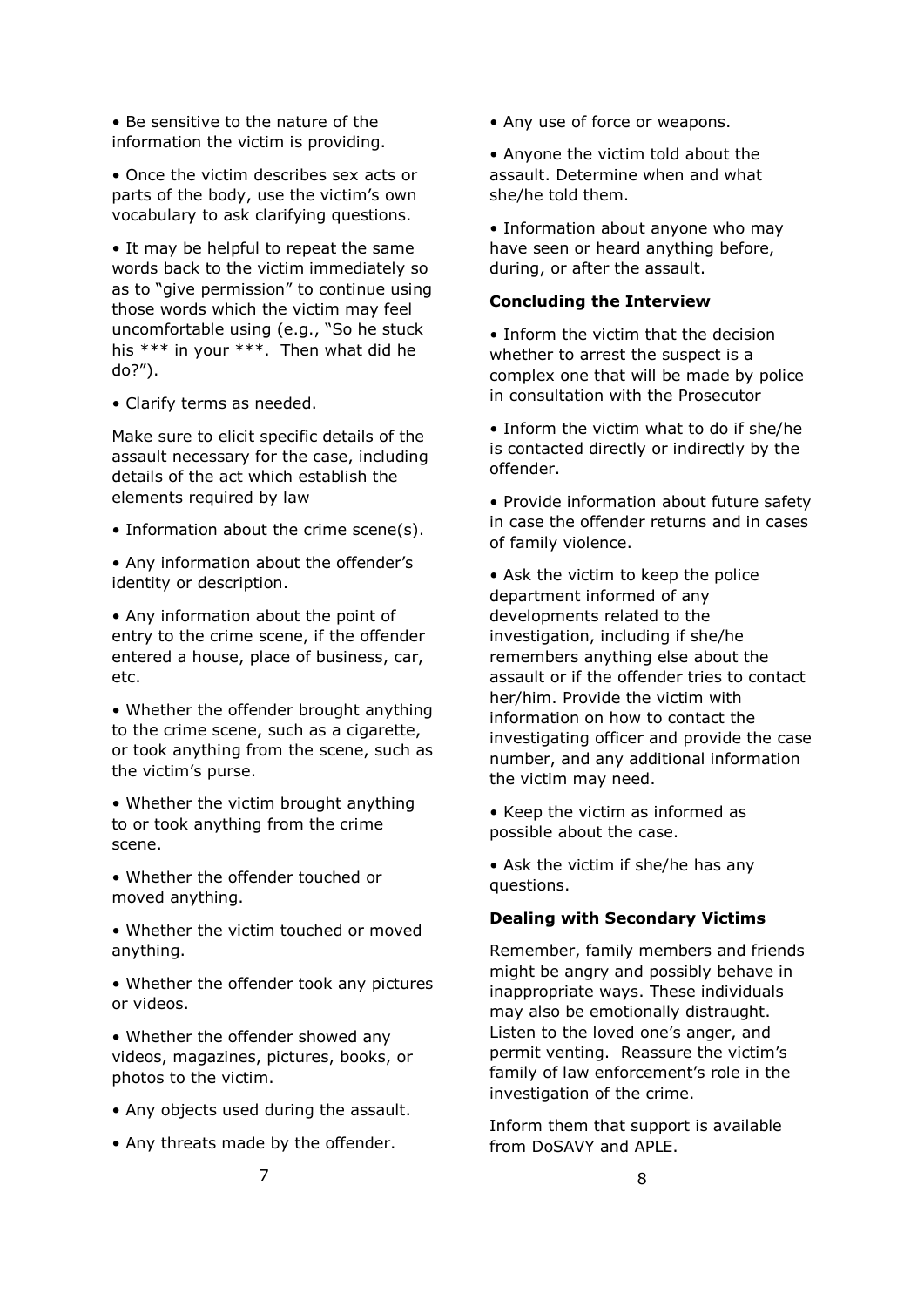Evidence regarding consent and/or use of force is not necessary. In all sexual assault cases use of force should be thoroughly investigated and documented, regardless of the age of the victim or offender

#### **Offenders**

Offenders may provide:

- Information
- Alibi facts/witnesses
- Excuse/justification for assault
- Admission/confession
- Forensic Evidence
- Trace evidence (hairs, fibers, soil, etc.)
- Victim's body fluids/tissues (vaginal fluids, blood, saliva, skin cells, etc.)
- Reference standards (known specimens from suspect to compare with other specimens from suspect, victim or at crime scene).

#### **Initial Response to Offenders**

• Determine as soon as possible the suspect's identity, description, and location.

• If located, avoid allowing a suspect to engage in any activity which may result in the destruction of perishable evidence on the body or clothing.

• As soon as possible, photograph the suspect for purposes of identification at a later time.

• Determine whether clothing and/or other forensic evidence should be collected from a suspect.

#### **Initial Response to the Crime Scene**

• In sexual assault cases, there may be more than one crime scene (e.g. house and car).

• Be aware of surroundings while approaching the crime scene.

• Upon arrival, secure and protect the crime scene.

#### **Types of Crime Scene Evidence**

Conduct a detailed search for evidence based on an evaluation of the possible types of physical evidence which may be present.

There are certain categories of forensic evidence which are likely to be present in a sexual assault investigation (see below). However, it is extremely important to remember that anything can turn out to be important evidence in any given crime, even seemingly unrelated evidence or information. The following is a list of possible sources of evidence in sexual assault investigations but are not limited to:

- Saliva
- Ropes, twine, cordage
- Body tissues and/or body parts
- Bedding
- Witnesses (saw/heard assault, saw/heard anything, lead to other witnesses)
- Descriptive photos and sketches
- Forensic evidence (hairs, fibers, soil, etc.)
- Victim's/Suspect's body fluids/tissues (semen, blood, vaginal fluids, etc.)
- Tampons or sanitary napkins
- Latent fingerprints
- Items used in the assault (condom, lubricants, burglary tools, etc.).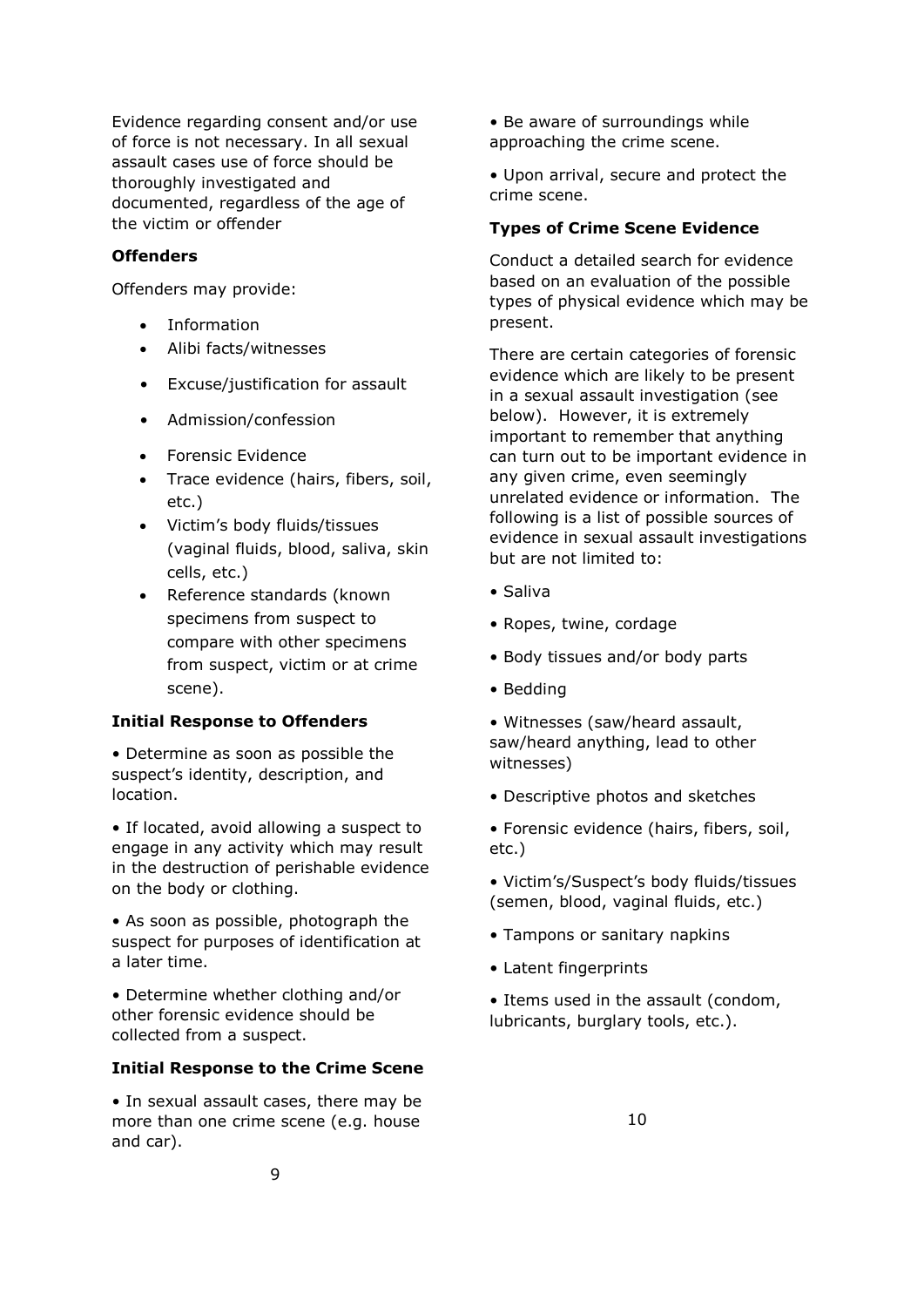#### **Some Facts about Substance-Facilitated Sexual Assault**

Sexual assaults can be facilitated by the use of drugs, both "street" and legal. While alcohol is often a factor in sexual assaults, illegal drugs can also be a factor.

The use of these drugs may be the result of consensual activity, but increasingly, some victims are drugged without their knowledge. Some drugs are particularly amenable to being "slipped" into someone's drink, facilitating a sex offense with a controlled substance

Signs that someone has been under the influence of (but not limited to) these substances:

• Thinks she/he may have been assaulted, but is not sure (unexplained soreness or injuries, woke up in a different place, etc.).

• Victim's recollection of assault is patchy and confused; she may remember only parts of the assault, or not at all.

• Victim remembers the assault, but was unable to move or speak. Memory maybe detached ("It was like I was watching the whole thing. I tried to scream, but no words came out...").

• Victim felt extremely drunk or "weird" after only one drink.

The following is a list (not comprehensive) of substances that may be present in substance-facilitated sexual assault:

Ethanol/Alcohol Beer, wine, liquor

Methylenedioxymethamphetamine (MDMA) Slang or Street Names: Ecstasy, XTC, X, Adam, Clarity, Lover's Speed, Esto Gamma-hydroxybutyrate (GHB) Grievous Bodily Harm, G, Liquid Ecstasy, Georgia Home Boy, Easy Lay, Scoop, Salty Water, Soap Hallucinogens Ketamine/PCP, Marijuana, Scopolamine,

LSD, mushrooms, MDMA, etc Benzodiazepines Diazepam (Valium®), Flunitrazepam (Rohypnol®), Triazolam (Halcion®), Clonazepam (Klonopin®), Alprazolam (Xanax®), Temazepam (Restoril®)

#### **About Computer Crimes**

The proliferation of the Internet has brought with it some unintended consequences: increased access of strangers to the personal identity information one might ordinarily keep confidential. Because much of the traffic is unregulated, and in many cases young people are more knowledgeable about the "Net" than their parents children can easily and unwittingly become the victims of paedophiles who search chat rooms for sexual contacts. Adults, too, can be victimized by pornography and criminals intent on terrorizing their prey with unsolicited email, identity theft, and other forms of harassment. For more information, contact APLE Internet Hotline via APLE homepage or call 092 311 511

12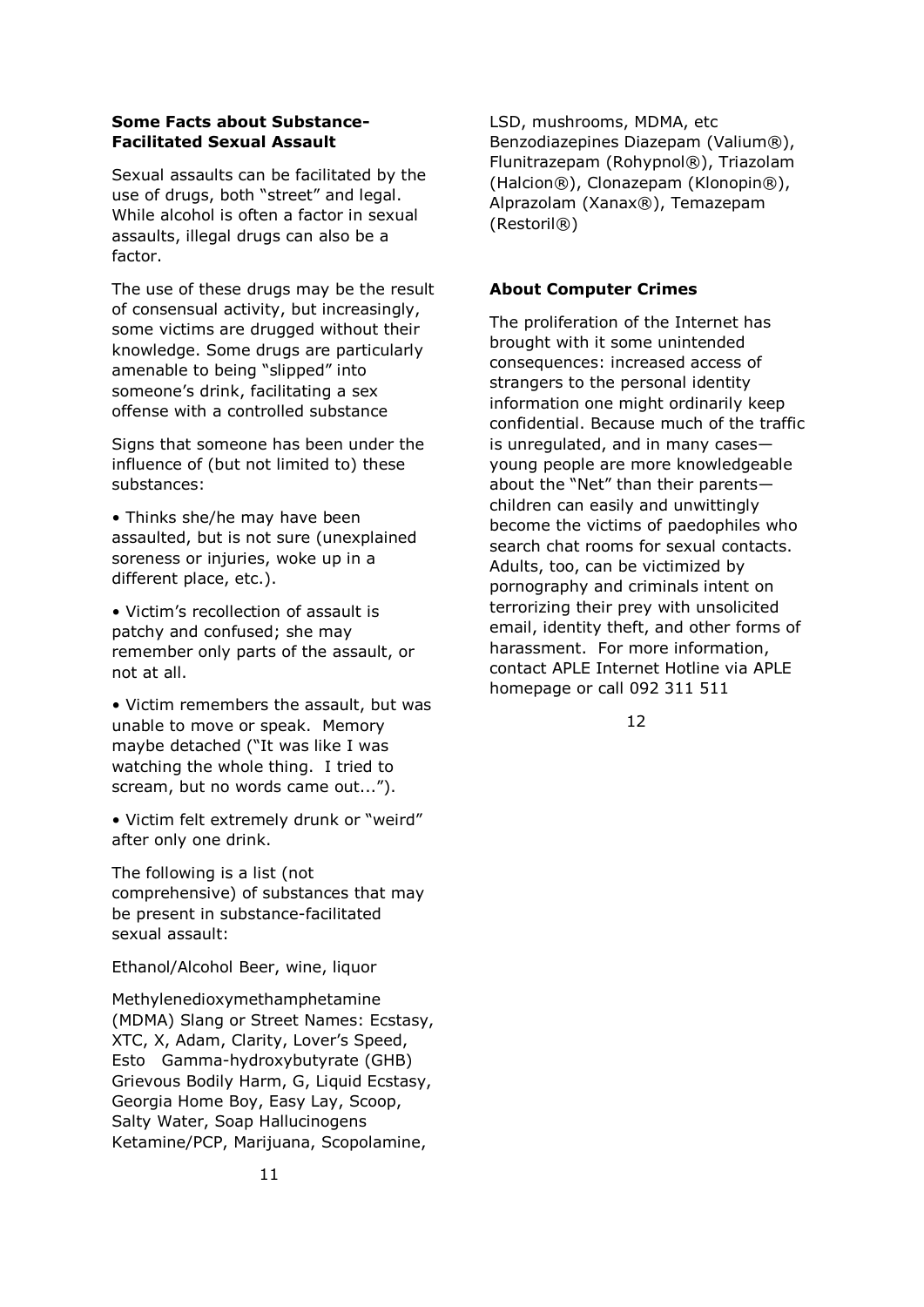## **Collecting Evidence**

**Use VFRU or trained forensic Police, if none available follow these procedures for collection of evidence:**

#### **DNA** – **NEVER use plastic!**

Items that contain wet evidence (bloody and/or semen-stained clothing, etc.) should be placed into paper containers or paper bags.

**Blood** – Allow to air dry and then package in paper.

**Hair** – place in envelope or small paper bag

**Fibers** – Dry, and tape-lifted, fibers may be placed inside plastic containers.

**Rope, twine, and other cordage** – Paper bags (sweat or skin cells may be present-DNA)

**Paint chips** – Place inside folded paper. Then place the paperfold inside an envelope.

**Tools** – Paper or cardboard.

**Tape** – Wear non-powdered gloves when handling tape. Submit samples inside plastic. If the tape is stuck to an item the item must be submitted with the tape still attached. Do not remove the tape!

**Glass** – Wrap in paper. Smaller pieces may be placed inside appropriate size cartons.

#### **Arson and other fire evidence** –

Airtight metal containers. Unused paint cans work best.

**Dried stains** – Wrap stained item in paper or place inside cardboard box.

Tape all packaging seams, sign across seals, place evidence form and complete entry with details required.

## **How to collect Digital devices**

### **At the scene:**

Digitally stored information is very sensitive and easily lost, follow these guidelines to properly seize devices and computers.

Once the scene has been secured and legal authority to seize the evidence has been confirmed, ie search warrant, devices can be collected. Any passwords, codes or PINs should be gathered from the individuals involved, if possible, and associated chargers, cables, peripherals, and manuals should be collected. Thumb drives, cell phones, hard drives and the like are examined using different tools and techniques, and this is most often done by specialized and trained technicians. If in doubt, contact the CNP Cyber Crimes Unit.

First responders need to take special care with digital devices in addition to normal evidence collection procedures to prevent exposure to things like extreme temperatures, static electricity and moisture.

### **Seizing Mobile Devices**

• Devices should be turned off immediately and batteries removed, if possible. Turning off the phone preserves cell tower location information and call logs, and prevents the phone from being used, which could change the data on the phone. In addition, if the device remains on, remote destruction commands could be used without the investigator's knowledge. Some phones have an automatic timer to turn on the phone for updates, which could compromise data, so battery removal is optimal.

**DO NOT** put in plastic, collection in cardboard box of paper bags as plastic can cause static electricity and damage evidence.